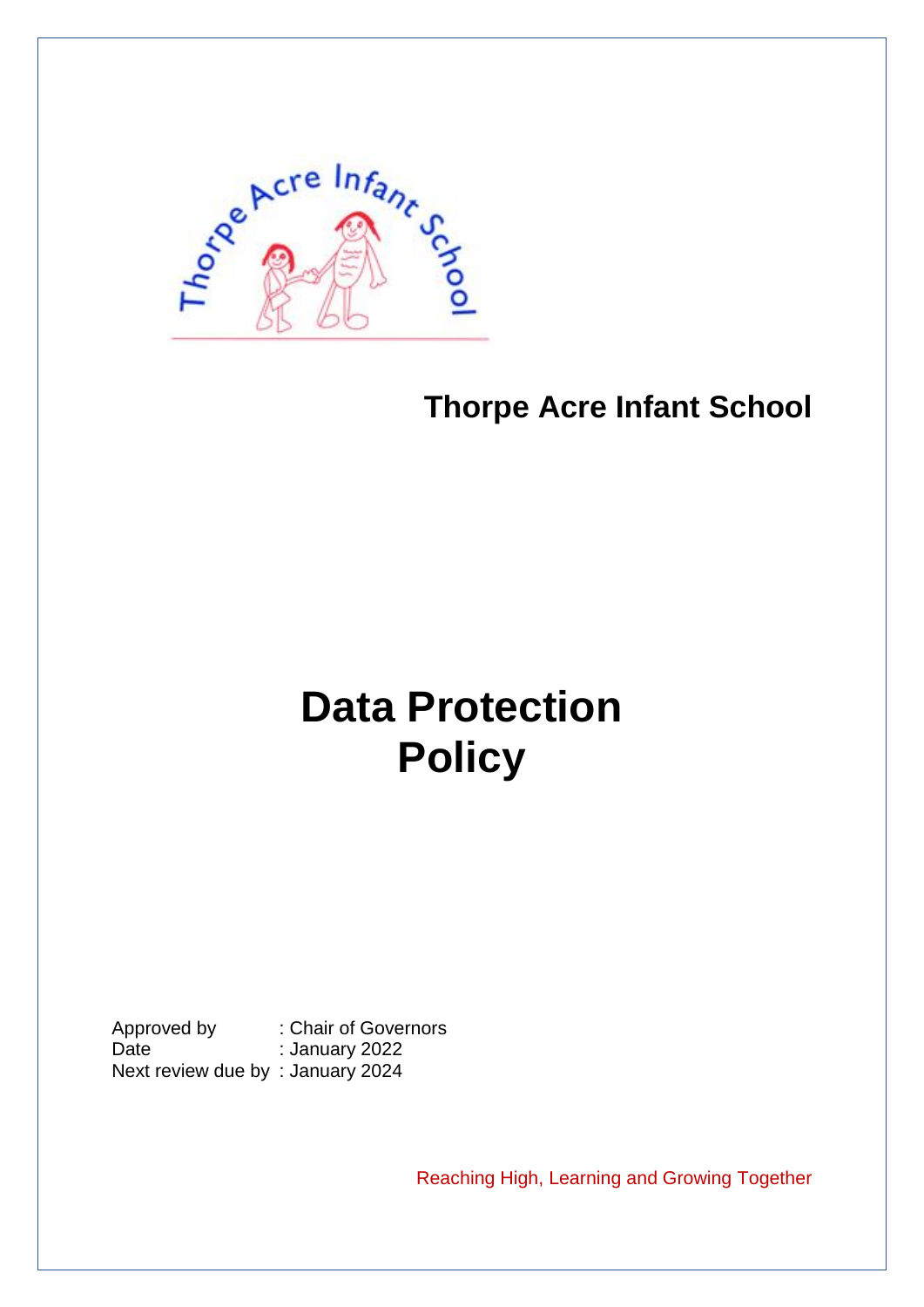# **Safeguarding Statement**

At Thorpe Acre Infant School we respect and value all children and are committed to providing a caring, friendly and safe environment for all our pupils so they can learn, in a relaxed and secure atmosphere. We believe every pupil should be able to participate in all school activities in an enjoyable and safe environment and be protected from harm. This is the responsibility of every adult employed by, or invited to deliver services at Thorpe Acre Infant School. We recognise our responsibility to safeguard all who access school and promote the welfare of all our pupils by protecting them from physical, sexual and emotional abuse, neglect and bullying.

# **GDPR Statement**

The school has arrangements in place to ensure that all personal data records held by the school are obtained, processed, used and retained in accordance with the eight rules of data protection (based on the Data Protection Acts).

# **Equality Impact Statement**

We have carefully considered and analysed the impact of this policy on equality and the possible implications for pupils with protected characteristics, as part of our commitment to meet the Public Sector Equality Duty (PSED) requirement to have due regard to the need to eliminate discrimination, advance equality of opportunity and foster good relations.

# **Contents**

|         |                                                          | 3  |
|---------|----------------------------------------------------------|----|
| 2.      |                                                          | 3  |
| $3_{-}$ |                                                          | 3  |
| 4.      |                                                          |    |
| 5.      |                                                          | 4  |
| 6.      |                                                          | 5  |
| 7.      |                                                          | 5  |
|         |                                                          | 6  |
| 9.      |                                                          | 6  |
|         |                                                          | 6  |
|         |                                                          |    |
| 12.     |                                                          |    |
| 13      |                                                          |    |
| 14      |                                                          |    |
| 15.     |                                                          | 8  |
| 16.     |                                                          | 8  |
| 17      |                                                          | 8  |
| 18.     |                                                          | 8  |
| 19.     |                                                          | 8  |
| 20.     |                                                          | 9  |
| 21.     |                                                          | 9  |
| 22.     | Complaints and the Information Commissioner Office (ICO) | 9  |
| 23.     |                                                          | 10 |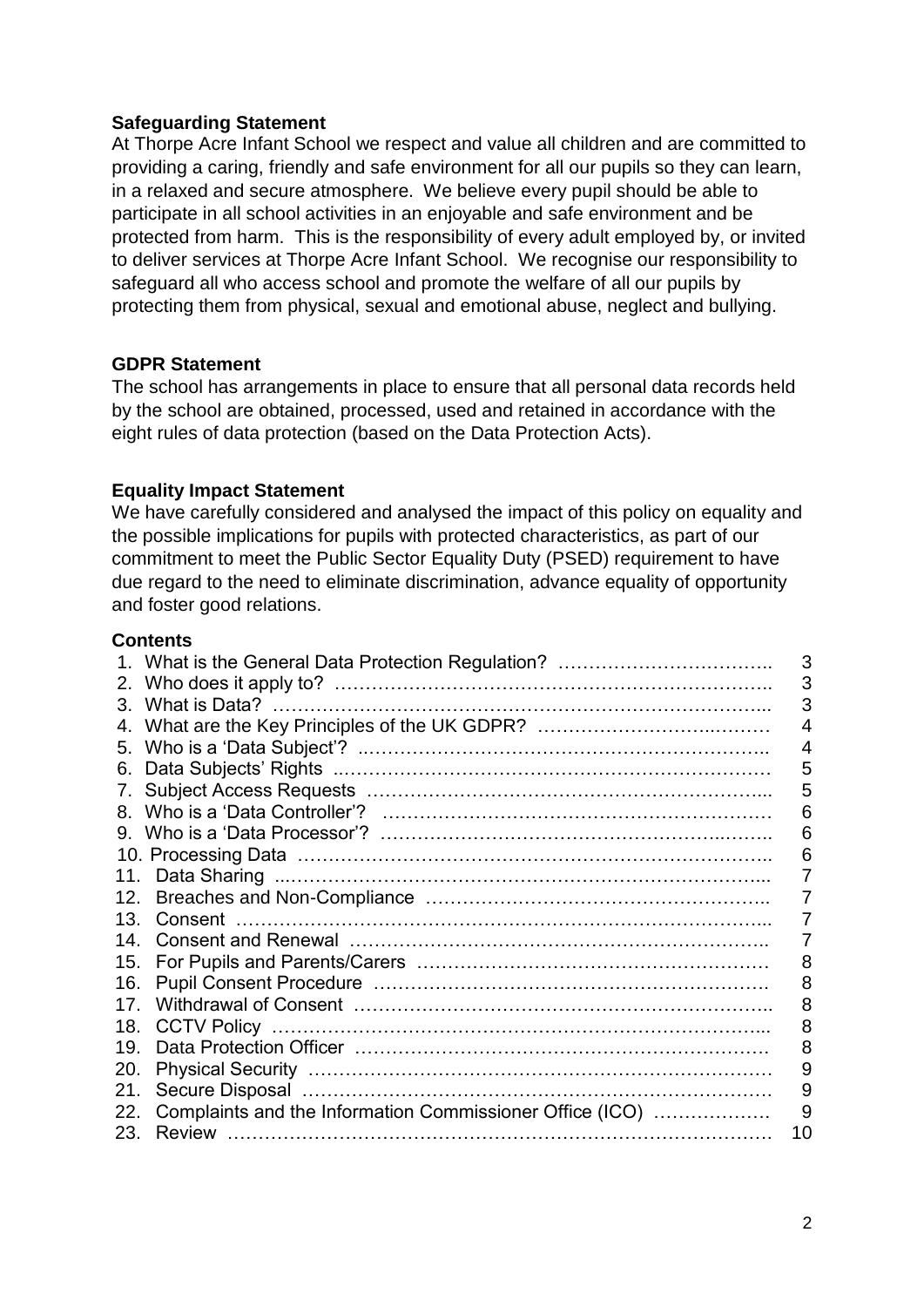Thorpe Acre Infant School is committed to working effectively to provide a secure environment to protect data that we hold and store. Whilst there is a statutory duty that is important, the fact that we store data about individuals means that we are responsible for your data and we take that very seriously. This policy, and the Privacy Notices, set out how we look after and use data.

School will be responsible for the day to day management of data that is held about pupils, staff, parents, carers and other individuals in connection with us.

Where we use the phrase 'we', that refers to the school.

# **1. What is the General Data Protection Regulation (UK GDPR)?**

This is a European Directive that was brought into UK law with an updated Data Protection Act 2018 (DPA) in May 2018. It was brought into line with changes to the UK leaving the EU on 31 December 2020.

The UK GDPR and DPA 2018 exist to look after individuals' data. It is a series of safeguards for every individual. Information about individuals needs to be treated with respect and be secure.

The UK GDPR exists to protect individual rights in an increasingly digital world.

# **2. Who does it apply to?**

Everyone, including schools. As 'Public Bodies' schools and trusts have more obligations than some small businesses. It is mandatory to comply with the UK GDPR and proposed provisions in the Data Protection Act 2018.

We want to make sure information about pupils, parents, staff and volunteers is kept secure and within the law.

# **3. What is Data?**

Any information that relates to a living person that identifies them. This can be by name, address or phone number for example. It also relates to details about that person, which can include opinions.

Some data is considered to be more sensitive, and therefore more important to protect. This is information about racial or ethnic origin, political opinions, religious or philosophical beliefs, trade union membership, data concerning health or sex life and sexual orientation, genetic data, and biometric data where processed to uniquely identify a person.

Schools often collect sensitive data for DfE and LA requirements and of course pupil data may contain information about safeguarding, SEN or health needs. Information about other family members may also be on the school file.

Privacy Notices that explain how data about specific groups or activities is used and stored are also available. These can be obtained from each school and links on the website to UK GDPR compliance.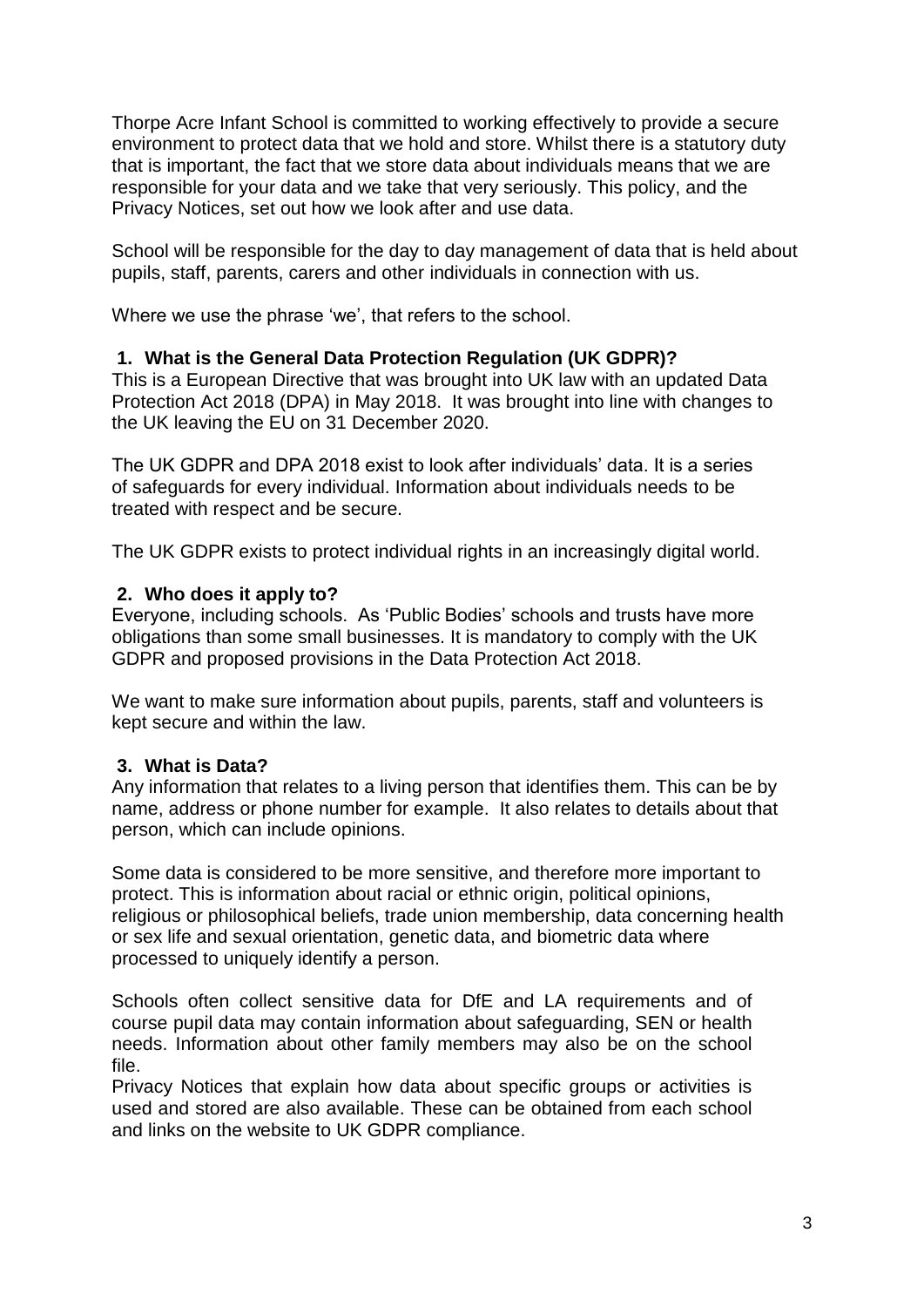# **4. What are the key principles of the UK GDPR?**

#### • *Lawfulness, transparency and fairness*

Schools must have a legitimate reason to hold the data; we explain this in the Data Privacy Notices. We often ask for consent to use data about a pupil for a particular purpose. If you wish to withdraw consent we have a form to complete to allow us to process your request. There are some times when you cannot withdraw consent as explained in 'Data Subjects' Rights'.

# • *Collect data for a specific purpose and use it for that purpose* Data cannot be used for a purpose that it was not originally collected for, or where notice has not been given about how data may be used after collection.

# • *Limited collection*

Data Controllers should only collect the minimum amount of data needed for a particular task or reason. If there is a breach or a hack only limited information can be lost.

#### • *Accuracy*

Data collected should be accurate, and steps should be taken to check and confirm accuracy. This is done when pupils join the school and is reviewed on an annual basis.

If a Data Subject feels that the information held is inaccurate, should no longer be held by the Controller or should not be held by the Controller in any event, a dispute resolution process and complaint process can be accessed, using the suitable forms. Initially an approach should be made directly to the individual school.

# • *Retention*

A retention policy is in place that governs how long records are held for.

# • *Security*

We have processes in place to keep data safe. That might be paper files, electronic records or other information. Please see our IT & Internet Acceptable Use policy.

# **5. Who is a 'data subject'?**

An individual whose details we keep on file. Some details are more sensitive than others. The UK GDPR sets out collection of details such as health conditions and ethnicity which are more sensitive than names and phone numbers.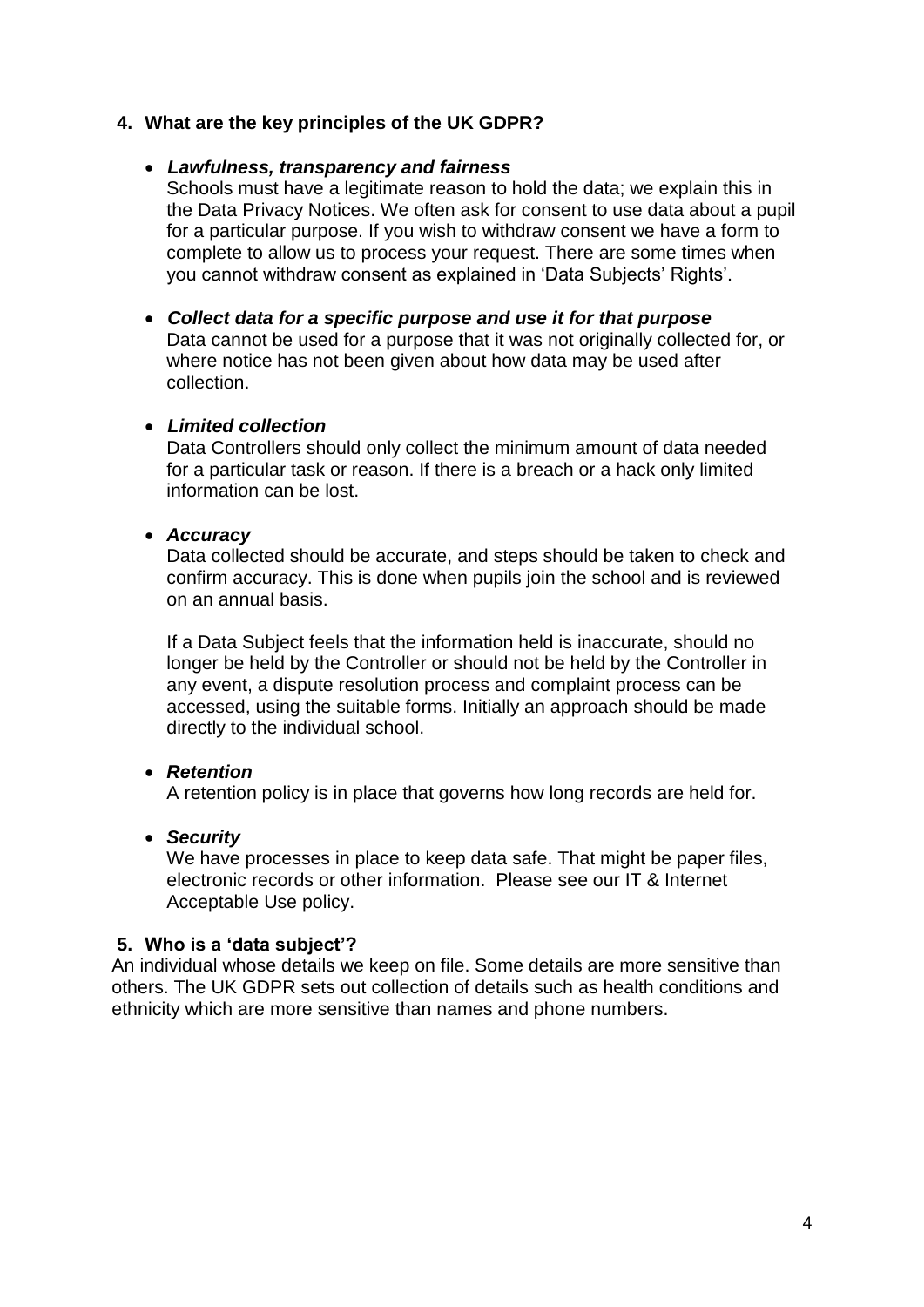# **6. Data subjects' rights**

Individuals have a right:

- to be informed
- of access to data stored about them or their children
- to rectification if there is an error on the data stored
- to erasure if there is no longer a need for school to keep the data
- to restrict processing, i.e. to limit what is done with their data
- to object to data being shared or collected

There are other rights that relate to automated decision making and data portability that are not directly relevant in schools.

Data subjects' rights are also subject to child protection and safeguarding concerns and sharing information for the prevention and detection of crime. Schools also have legal and contractual obligations to share information with organisations such as the Department for Education, Social Care, the Local Authority and HMRC amongst others. In some cases these obligations override individual rights.

These Data Subject's Rights are set out in more detail in the document 'My Rights – A Guide for Data Subjects'.

# **7. Subject Access Requests**

You can ask for copies of information that we hold about you or a pupil (who you have parental responsibility for). This Subject Access Request process is set out separately. You need to fill out the form, and you may need to provide identification evidence for us to process the request.

We have to provide the information within a month, but this can be extended if the request is complicated or the data cannot be accessed.

When we receive a request, we may ask you to be more specific about the information that you require. This is to refine any queries to make sure you access what you need, rather than sometimes getting a lot of information that may not be relevant to your query.

In some cases, we cannot share all information we hold on file if there are contractual, legal or regulatory reasons.

We cannot release information provided by a third party without their consent, or in some cases you may be better to approach them directly, e.g. school nurses who are employed by the NHS.

We will supply the information by paper or electronic form.

If you wish to complain about the process, please see our Complaints Policy and later information in this DPA policy.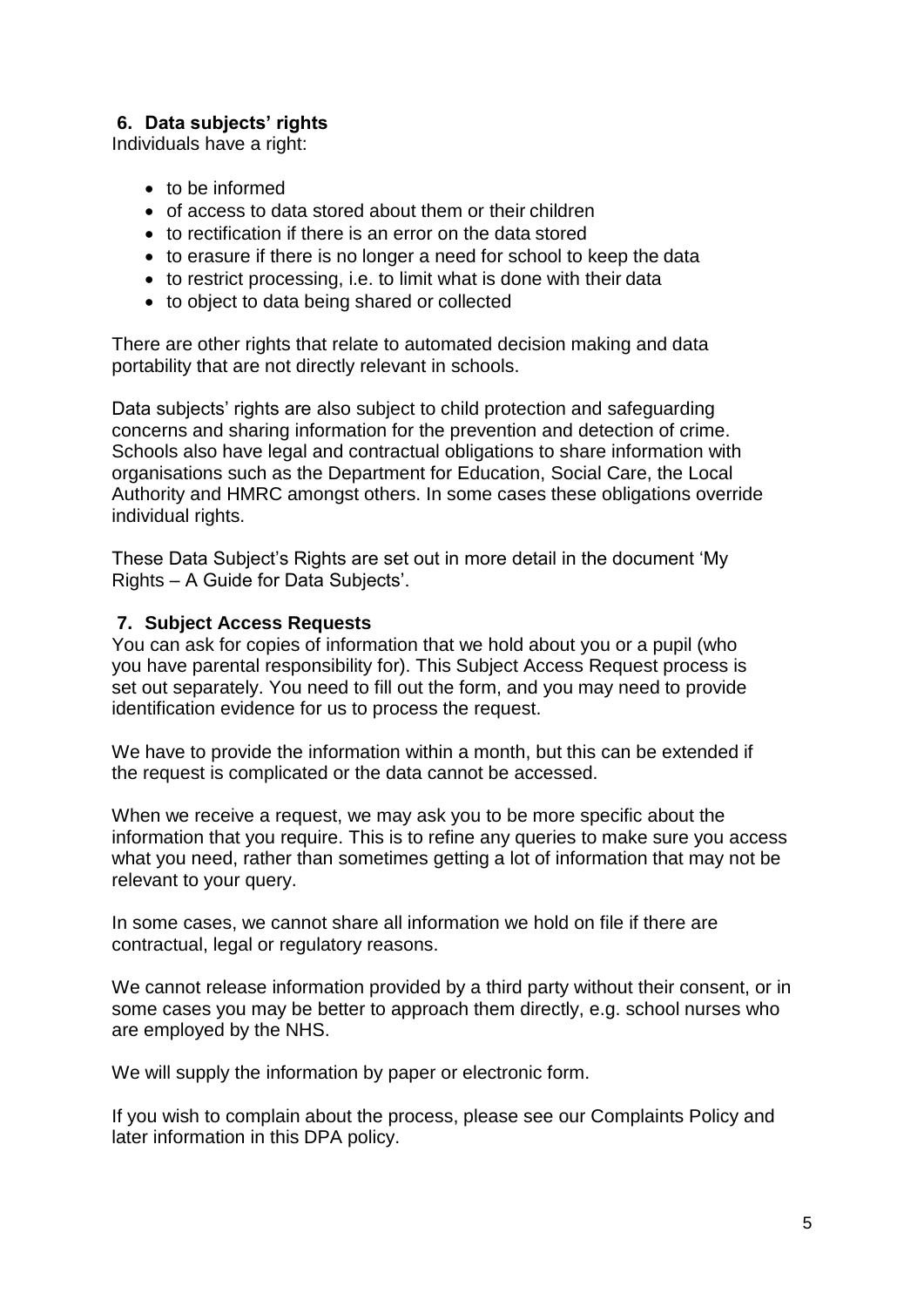# **8. Who is a 'Data Controller'?**

The Governing Body is the Data Controller. They have ultimate responsibility for how the schools and trust central team manage data. They delegate this processing to individuals to act on their behalf, that is the trust central team and the relevant school staff in each setting.

The data controller can also have contracts and agreements in place with outside agencies who are data processors.

# **9. Who is a 'Data Processor'?**

This is a person or organisation that uses, collects, accesses or amends the data that the controller has collected or authorised to be collected. It can be a member of staff, a third-party company, possibly a governor, a contractor or temporary employee. It can also be another organisation such as the police or the Local Authority.

Data Controllers must make sure that Data Processors are as careful about the data as the controller themselves. The UK GDPR places additional obligations on organisations to make sure that Data Controllers require contractual agreements to ensure that this is the case.

# **10.Processing data**

The school must have a reason to process the data about an individual. Our Privacy Notices set out how we use data. The UK GDPR has 6 conditions for lawful processing and any time we process data relating to an individual it is within one of those conditions.

If there is a data breach we have a separate policy and procedure to follow to take immediate action to remedy the situation as quickly as possible.

The legal basis and authority for collecting and processing data in school are:-

- consent obtained from the data subject or their parent
- performance of a contract where the data subject is a party
- compliance with a legal obligation
- to protect the vital interests of the data subject or other associated person
- to carry out the processing that is in the public interest and/or official authority
- it is necessary for the legitimate interests of the data controller or third party
- in accordance with national law.

In addition, any special categories of personal data are processed on the grounds of

- explicit consent from the data subject or about their child
- necessary to comply with employment rights or obligations
- protection of the vital interests of the data subject or associated person
- being necessary to comply with the legitimate activities of the school
- existing personal data that has been made public by the data subject and is no longer confidential
- bringing or defending legal claims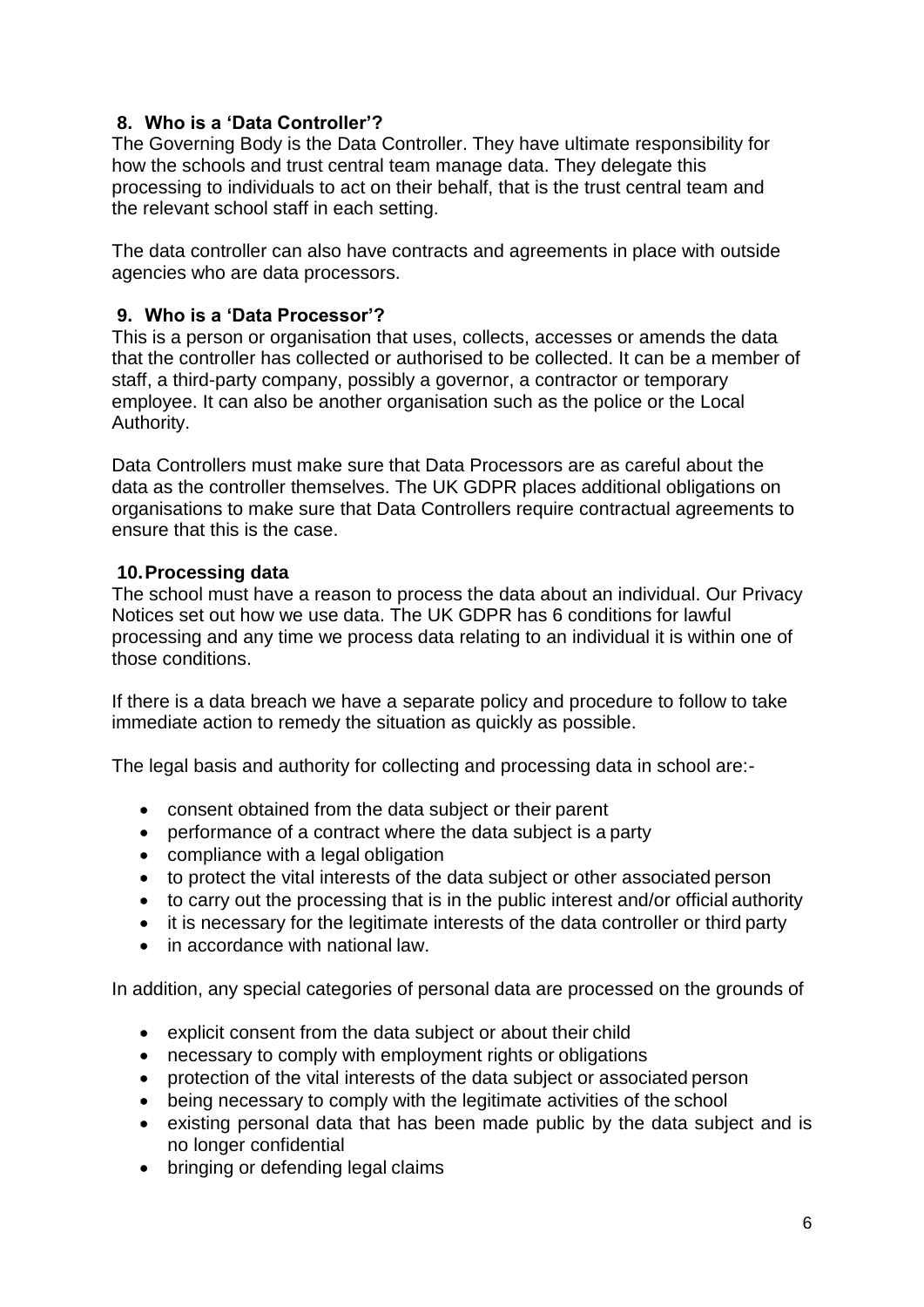- safeguarding
- national laws in terms of processing genetic, biometric or health data.

Processing data is recorded within the school systems.

# **11.Data Sharing**

Data sharing is done within the limits set by the UK GDPR. Guidance from the Department for Education, health, the police, local authorities and other specialist organisations may be used to determine whether data is shared.

The basis for sharing or not sharing data is recorded in school.

# **12.Breaches & Non Compliance**

If there is non-compliance with the policy or processes, or there is a DPA breach as described within the UK GDPR and DPA 2018 then the guidance set out in the Breach & Non Compliance Procedure and Process needs to be followed.

Protecting data and maintaining Data Subjects' rights is the purpose of this policy and associated procedures.

# **13.Consent**

As a school, where required, we will seek consent from staff, volunteers, young people, parents and carers to collect and process their data. We will be clear about our reasons for requesting the data and how we will use it. There are contractual, statutory and regulatory occasions when consent is not required.

Consent is defined by the UK GDPR as "any freely given, specific, informed and unambiguous indication of the data subject's wishes by which he or she, by a statement or by a clear affirmative action, signifies agreement to the processing of personal data relating to him or her".

We may seek consent from young people also, and this will be dependent on the child and the reason for processing.

This will largely be managed in school.

# **14.Consent and Renewal**

On the school website we have 'Privacy Notices' that explain how data is collected and used. It is important to read those notices as it explains how data is used: [http://www.tais.leics.sch.uk](http://www.tais.leics.sch.uk/)

Obtaining clear consent, where required, and ensuring that the consent remains in place is important for school. We also want to ensure the accuracy of that information.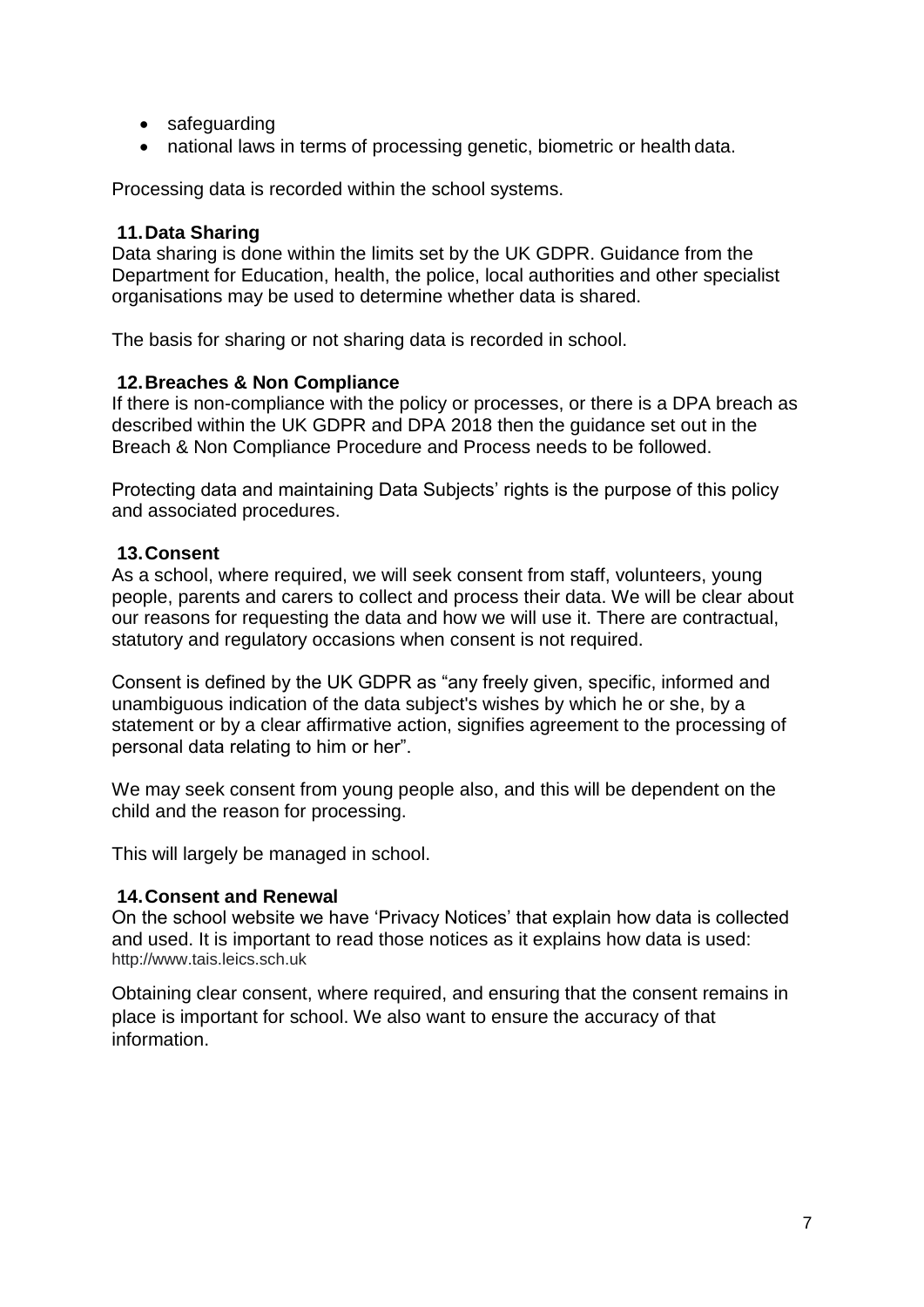# **15.For Pupils and Parents/Carers**

On joining the school you will be asked to complete a form giving next of kin details, emergency contact and other essential information. We will also ask you to give consent to use the information for other in-school purposes, as set out on the data collection/consent form.

The contact and consent form is reviewed on an annual basis. It is important to inform school if details or your decision about consent changes. A form is available. This is the obligation of each individual to notify the school of changes.

# **16.Pupil Consent Procedure**

Where processing relates to a child under 13 years old, school will obtain the consent from a person who has parental responsibility for the child as required.

Pupils may be asked to give consent or to be consulted about how their data is obtained, shared and used in certain situations.

# **17.Withdrawal of Consent**

Consent can be withdrawn, subject to contractual, statutory or regulatory constraints. Where more than one person has the ability to provide or withdraw consent the school will consider each situation on the merits and within the principles of UK GDPR and also child welfare, protection and safeguarding principles.

Please complete the appropriate form.

# **18.CCTV Policy**

Please also see the CCTV and IT Security policy. We use CCTV and store images for a period of time in line with the policy. CCTV may be used for:-

- Detection and prevention of crime
- School staff disciplinary procedures
- Pupil behaviour and exclusion management processes
- To assist the school in complying with legal and regulatory obligations

# **19.Data Protection Officer**

We have a Data Protection Officer whose role is:

- to inform and advise the controller or the processor and the employees who carry out processing of their obligations under the UK GDPR
- to monitor compliance with the UK GDPR and DPA
- to provide advice where requested about the data protection impact assessment and monitor its performance
- to be the point of contact for Data Subjects if there are concerns about data protection
- to cooperate with the supervisory authority and manage the breach procedure
- to advise about training and CPD for the UK GDPR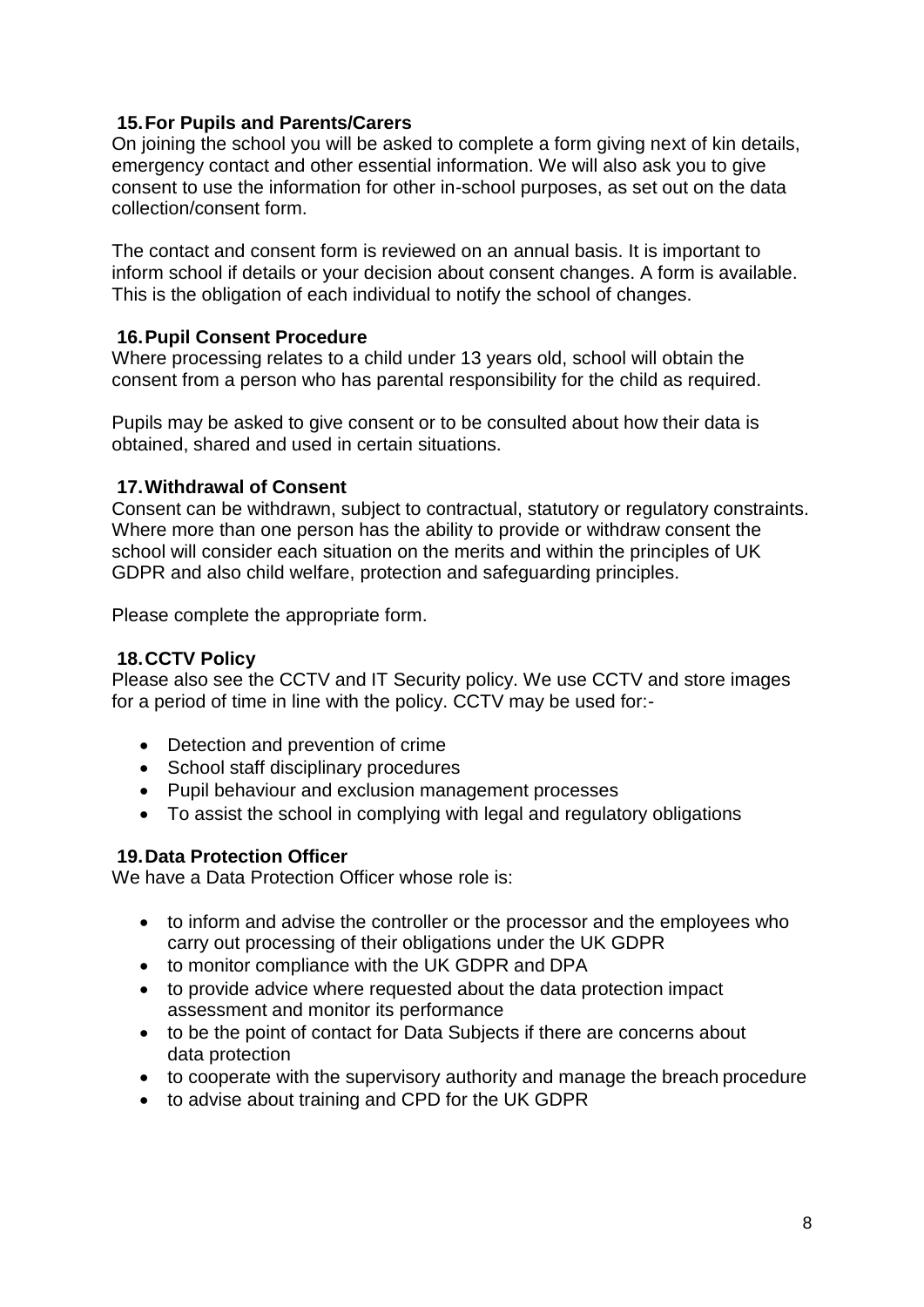Our DPO is John Walker whose contact details are:

| <b>Address:</b> | Office 7, The Courtyard |
|-----------------|-------------------------|
|                 | Gaulby Lane,            |
|                 | Stoughton               |
|                 | I F2 2FL                |

#### **Email**: info@jawalker.co.uk

#### **20.Physical Security**

As a school we are obliged to have appropriate security measures in place.

In school, every secure area has individuals who are responsible for ensuring that the space is securely maintained and controlled if unoccupied, i.e. locked. Offices and cupboards that contain personal data should be secured if the processor is not present.

The Premises Officer is responsible for authorising access to secure areas along with the Headteacher

All staff, contractors and third parties who have control over lockable areas must take due care to prevent data breaches.

All sites and locations need to have the suitable security and review measures in place.

#### **21.Secure Disposal**

When disposal of items is necessary a suitable process must be used. This is to secure the data, to provide a process that does not enable data to be shared in error, by malicious or criminal intent.

These processes, when undertaken by a third party are subject to contractual conditions to ensure UK GDPR and DPA compliance.

#### **22.Complaints & the Information Commissioner Office (ICO)**

The school Complaints Policy deals with complaints about Data Protection issues.

There is a right to complain if you feel that data has been shared without consent or lawful authority.

You can complain if you have asked to us to erase, rectify, or not process data and we have not agreed to your request.

We will always try to resolve issues on an informal basis, and then through our formal complaints procedure. Please complete the form, and we will contact you with more details about the timescale and process.

In the UK it is the ICO who has responsibility for safeguarding and enforcing the DPA obligations.